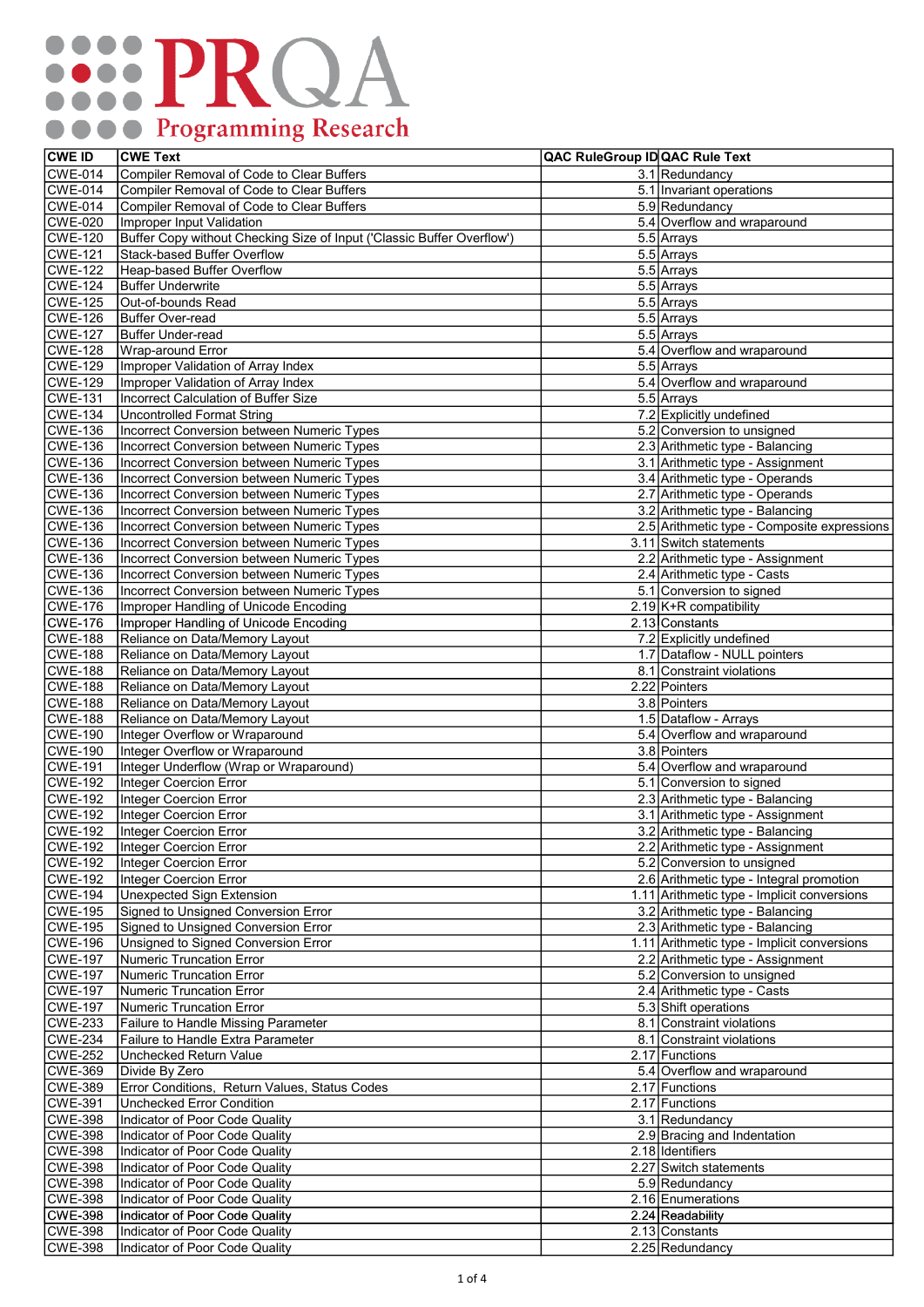| <b>CWE-398</b>                   | Indicator of Poor Code Quality                                        | 7.3 Implicitly undefined                              |
|----------------------------------|-----------------------------------------------------------------------|-------------------------------------------------------|
| <b>CWE-398</b>                   | Indicator of Poor Code Quality                                        | 2.22 Pointers                                         |
| CWE-398                          | Indicator of Poor Code Quality                                        | 2.26 Side Effects                                     |
| <b>CWE-398</b>                   | Indicator of Poor Code Quality                                        | 2.2 Macro Definition                                  |
| CWE-398                          | Indicator of Poor Code Quality                                        | 2.15 Declarations and Definitions                     |
| <b>CWE-398</b><br><b>CWE-398</b> | Indicator of Poor Code Quality<br>Indicator of Poor Code Qualitv      | 2.23 Preprocessing<br>2.14 Control flow               |
| <b>CWE-398</b>                   | Indicator of Poor Code Quality                                        | 2.17 Functions                                        |
| CWE-452                          | Initialization and Cleanup Errors                                     | 2.15 Declarations and Definitions                     |
| <b>CWE-452</b>                   | Initialization and Cleanup Errors                                     | 8.1 Constraint violations                             |
| <b>CWE-452</b>                   | Initialization and Cleanup Errors                                     | 3.6 Declarations and definitions                      |
| <b>CWE-452</b>                   | Initialization and Cleanup Errors                                     | 2.19 $K+R$ compatibility                              |
| <b>CWE-452</b>                   | Initialization and Cleanup Errors                                     | 2.1 Arrays, structures, unions and bit-fields         |
| <b>CWE-452</b>                   | Initialization and Cleanup Errors                                     | 5.8 Unset data                                        |
| <b>CWE-452</b>                   | Initialization and Cleanup Errors                                     | 2.16 Enumerations                                     |
| CWE-452                          | Initialization and Cleanup Errors                                     | 1.1 Dataflow - Control flow                           |
| CWE-452                          | Initialization and Cleanup Errors                                     | 7.2 Explicitly undefined                              |
| <b>CWE-456</b>                   | Missing Initialization of a Variable                                  | 5.8 Unset data                                        |
| <b>CWE-457</b>                   | Use of Uninitialized Variable                                         | 5.8 Unset data                                        |
| CWE-465<br><b>CWE-465</b>        | Pointer Issues<br>Pointer Issues                                      | 5.5 Arrays<br>8.1 Constraint violations               |
| <b>CWE-465</b>                   | Pointer Issues                                                        | 5.6 Pointers                                          |
| <b>CWE-465</b>                   | Pointer Issues                                                        | 5.7 NULL pointers                                     |
| CWE-465                          | Pointer Issues                                                        | 5.8 Unset data                                        |
| <b>CWE-465</b>                   | Pointer Issues                                                        | 2.22 Pointers                                         |
| <b>CWE-465</b>                   | Pointer Issues                                                        | 3.8 Pointers                                          |
| <b>CWE-466</b>                   | Return of Pointer Value Outside of Expected Range                     | 5.5 Arrays                                            |
| CWE-467                          | Use of sizeof() on a Pointer Type                                     | 3.8 Pointers                                          |
| <b>CWE-468</b>                   | <b>Incorrect Pointer Scaling</b>                                      | 2.22 Pointers                                         |
| <b>CWE-468</b>                   | Incorrect Pointer Scaling                                             | 5.7 NULL pointers                                     |
| <b>CWE-469</b>                   | Use of Pointer Subtraction to Determine Size                          | 5.6 Pointers                                          |
| <b>CWE-469</b>                   | Use of Pointer Subtraction to Determine Size                          | 5.5 Arrays                                            |
| <b>CWE-469</b>                   | Use of Pointer Subtraction to Determine Size                          | 8.1 Constraint violations                             |
| $\textsf{CWE-474}$               | Use of Function with Inconsistent Implementations                     | 2.18 Identifiers                                      |
| CWE-476                          | <b>NULL Pointer Dereference</b>                                       | 5.7 NULL pointers                                     |
| <b>CWE-478</b><br><b>CWE-480</b> | Missing Default Case in Switch Statement<br>Use of Incorrect Operator | 2.27 Switch statements<br>2.14 Control flow           |
| <b>CWE-480</b>                   | Use of Incorrect Operator                                             | 3.1 Redundancy                                        |
| CWE-481                          | Assigning instead of Comparing                                        | 3.5 Arithmetic type - Operations                      |
|                                  |                                                                       |                                                       |
|                                  |                                                                       |                                                       |
| <b>CWE-481</b>                   | Assigning instead of Comparing                                        | 2.14 Control flow<br>3.1 Redundancy                   |
| CWE-482<br><b>CWE-483</b>        | Comparing instead of Assigning<br><b>Incorrect Block Delimitation</b> |                                                       |
| <b>CWE-484</b>                   | Omitted Break Statement in Switch                                     | 2.9 Bracing and Indentation<br>2.27 Switch statements |
| <b>CWE-547</b>                   | Use of Hard-coded Security-relevant Constants                         | 2.13 Constants                                        |
| <b>CWE-559</b>                   | Often Misused: Arguments and Parameters                               | 7.2 Explicitly undefined                              |
| CWE-559                          | Often Misused: Arguments and Parameters                               | 3.7 Functions                                         |
| <b>CWE-561</b>                   | Dead Code                                                             | 5.1 Invariant operations                              |
| <b>CWE-561</b>                   | Dead Code                                                             | 3.1 Redundancy                                        |
| CWE-561                          | Dead Code                                                             | 5.9 Redundancy                                        |
| CWE-562                          | Return of Stack Variable Address                                      | 3.8 Pointers                                          |
| CWE-563                          | <b>Unused Variable</b>                                                | 5.9 Redundancy                                        |
| CWE-563                          | <b>Unused Variable</b>                                                | 3.1 Redundancy                                        |
| CWE-563                          | <b>Unused Variable</b><br><b>Expression Issues</b>                    | 2.25 Redundancy<br>3.5 Arithmetic type - Operations   |
| CWE-569<br>CWE-569               | <b>Expression Issues</b>                                              | 7.3 Implicitly undefined                              |
| CWE-569                          | <b>Expression Issues</b>                                              | 2.25 Redundancy                                       |
| CWE-569                          | <b>Expression Issues</b>                                              | 2.16 Enumerations                                     |
| <b>CWE-569</b>                   | <b>Expression Issues</b>                                              | 2.18 Identifiers                                      |
| <b>CWE-569</b>                   | <b>Expression Issues</b>                                              | 5.1 Invariant operations                              |
| CWE-569                          | <b>Expression Issues</b>                                              | 2.14 Control flow                                     |
| <b>CWE-569</b>                   | <b>Expression Issues</b>                                              | 2.22 Pointers                                         |
| CWE-569                          | <b>Expression Issues</b>                                              | 1.15 Miscellaneous                                    |
| <b>CWE-569</b>                   | <b>Expression Issues</b>                                              | 3.1 Redundancy                                        |
| CWE-569                          | <b>Expression Issues</b>                                              | 2.26 Side Effects                                     |
| CWE-569                          | <b>Expression Issues</b><br><b>Expression Issues</b>                  | 0.6 Sub-Messages                                      |
| CWE-569<br>CWE-569               | <b>Expression Issues</b>                                              | 2.17 Functions<br>2.23 Preprocessing                  |
| CWE-569                          | <b>Expression Issues</b>                                              | 2.2 Macro Definition                                  |
| <b>CWE-569</b>                   | <b>Expression Issues</b>                                              | 5.9 Redundancy                                        |
| <b>CWE-569</b>                   | <b>Expression Issues</b>                                              | 2.9 Bracing and Indentation                           |
| CWE-569                          | <b>Expression Issues</b>                                              | 8.1 Constraint violations                             |
| CWE-569                          | <b>Expression Issues</b>                                              | 2.13 Constants                                        |
| CWE-569                          | <b>Expression Issues</b>                                              | 2.15 Declarations and Definitions                     |
| <b>CWE-569</b>                   | <b>Expression Issues</b>                                              | 2.27 Switch statements                                |
| CWE-569<br>CWE-570               | <b>Expression Issues</b><br><b>Expression is Always False</b>         | 2.24 Readability<br>5.1 Invariant operations          |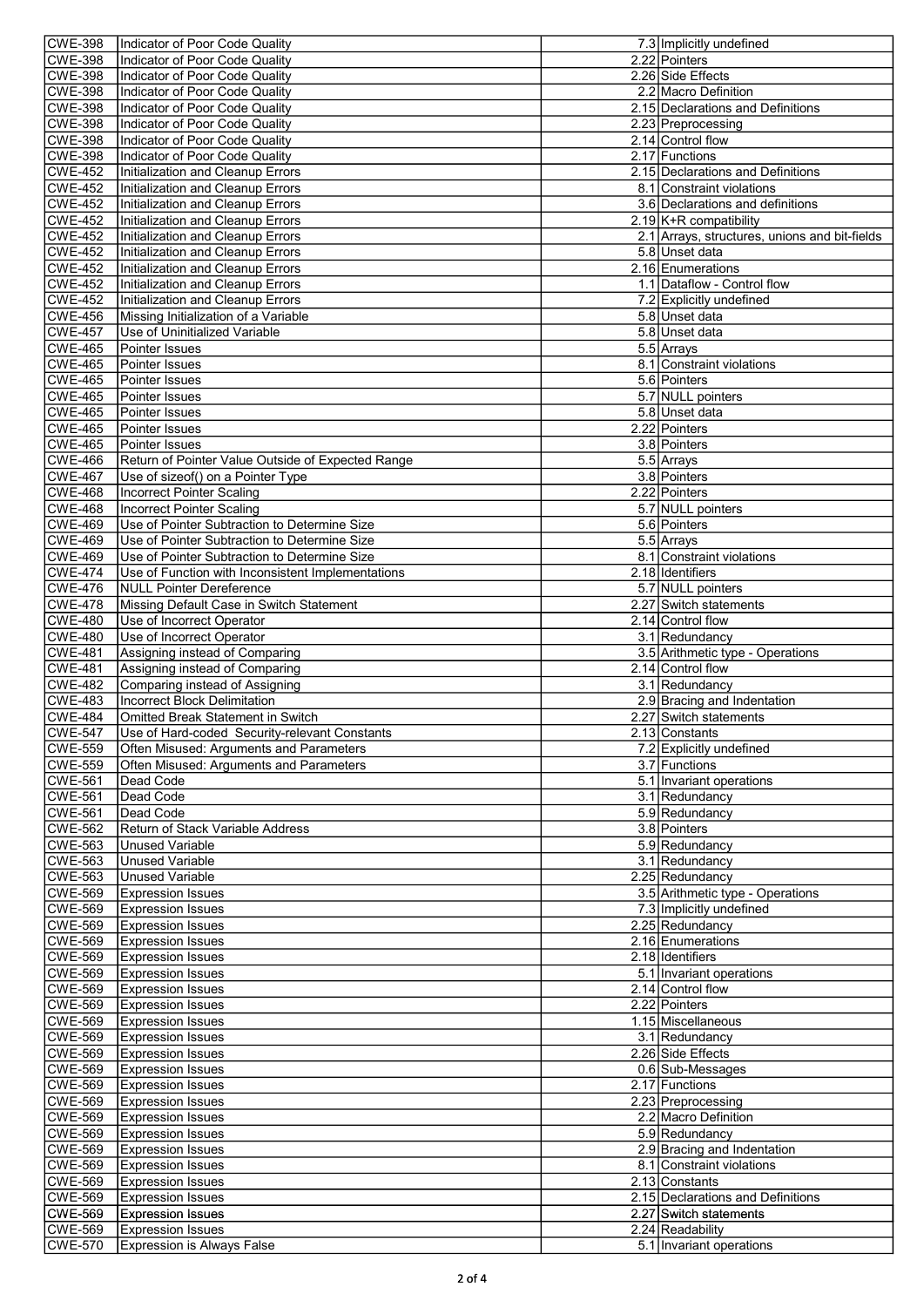| <b>CWE-571</b>                   | Expression is Always True                                                                                  | 5.1 Invariant operations                                      |
|----------------------------------|------------------------------------------------------------------------------------------------------------|---------------------------------------------------------------|
| <b>CWE-587</b>                   | Assignment of a Fixed Address to a Pointer                                                                 | 8.1 Constraint violations                                     |
| <b>CWE-588</b>                   | Attempt to Access Child of a Non-structure Pointer                                                         | 2.22 Pointers                                                 |
| <b>CWE-596</b>                   | <b>Incorrect Semantic Object Comparison</b>                                                                | 8.1 Constraint violations                                     |
| <b>CWE-597</b>                   | Use of Wrong Operator in String Comparison                                                                 | 3.8 Pointers                                                  |
| <b>CWE-628</b>                   | Function Call with Incorrectly Specified Arguments                                                         | 7.2 Explicitly undefined                                      |
| <b>CWE-628</b><br><b>CWE-633</b> | Function Call with Incorrectly Specified Arguments<br>Weaknesses that Affect Memory                        | 3.7 Functions<br>5.1 Invariant operations                     |
| <b>CWE-633</b>                   | Weaknesses that Affect Memory                                                                              | 7.2 Explicitly undefined                                      |
| <b>CWE-633</b>                   | Weaknesses that Affect Memory                                                                              | 5.9 Redundancy                                                |
| <b>CWE-633</b>                   | Weaknesses that Affect Memory                                                                              | 5.4 Overflow and wraparound                                   |
| <b>CWE-633</b>                   | <b>Weaknesses that Affect Memory</b>                                                                       | 5.5 Arrays                                                    |
| <b>CWE-633</b>                   | <b>Weaknesses that Affect Memory</b>                                                                       | 3.1 Redundancy                                                |
| <b>CWE-665</b>                   | Improper Initialization                                                                                    | 8.1 Constraint violations                                     |
| <b>CWE-665</b>                   | Improper Initialization                                                                                    | 2.16 Enumerations                                             |
| <b>CWE-665</b>                   | Improper Initialization                                                                                    | 7.2 Explicitly undefined                                      |
| <b>CWE-665</b>                   | Improper Initialization                                                                                    | 1.1 Dataflow - Control flow                                   |
| <b>CWE-665</b>                   | Improper Initialization                                                                                    | 3.6 Declarations and definitions                              |
| <b>CWE-665</b>                   | Improper Initialization                                                                                    | 2.19 K+R compatibility                                        |
| <b>CWE-665</b>                   | Improper Initialization                                                                                    | 2.1 Arrays, structures, unions and bit-fields                 |
| <b>CWE-670</b>                   | Always-Incorrect Control Flow Implementation                                                               | 3.11 Switch statements                                        |
| <b>CWE-670</b>                   | Always-Incorrect Control Flow Implementation                                                               | 5.11 Control flow                                             |
| <b>CWE-680</b><br><b>CWE-681</b> | Integer Overflow to Buffer Overflow                                                                        | 5.4 Overflow and wraparound                                   |
| <b>CWE-681</b>                   | Incorrect Conversion between Numeric Types<br><b>Incorrect Conversion between Numeric Types</b>            | 3.3 Arithmetic type - Casts<br>3.2 Arithmetic type - Operands |
| <b>CWE-681</b>                   | Incorrect Conversion between Numeric Types                                                                 | 5.1 Conversion to signed                                      |
| <b>CWE-681</b>                   | Incorrect Conversion between Numeric Types                                                                 | 3.5 Arithmetic type - Operations                              |
| <b>CWE-681</b>                   | Incorrect Conversion between Numeric Types                                                                 | 3.2 Arithmetic type - Balancing                               |
| <b>CWE-681</b>                   | Incorrect Conversion between Numeric Types                                                                 | 3.4 Arithmetic type - Operands                                |
| <b>CWE-681</b>                   | Incorrect Conversion between Numeric Types                                                                 | 3.5 Arithmetic type - Operands                                |
| <b>CWE-681</b>                   | Incorrect Conversion between Numeric Types                                                                 | 3.1 Arithmetic type - Assignment                              |
| <b>CWE-681</b>                   | <b>Incorrect Conversion between Numeric Types</b>                                                          | 5.2 Conversion to unsigned                                    |
| <b>CWE-682</b>                   | <b>Incorrect Calculation</b>                                                                               | 5.3 Shift operations                                          |
| <b>CWE-682</b>                   | <b>Incorrect Calculation</b>                                                                               | 3.5 Arithmetic type - Operands                                |
| <b>CWE-682</b>                   | <b>Incorrect Calculation</b>                                                                               | 7.2 Explicitly undefined                                      |
| <b>CWE-682</b>                   | <b>Incorrect Calculation</b>                                                                               | 3.2 Arithmetic type - Balancing                               |
| <b>CWE-682</b>                   | <b>Incorrect Calculation</b>                                                                               | 3.5 Arithmetic type - Operations                              |
| <b>CWE-682</b>                   | Incorrect Calculation                                                                                      | 3.4 Arithmetic type - Operands                                |
| <b>CWE-682</b>                   | Incorrect Calculation                                                                                      | 2.16 Enumerations                                             |
| <b>CWE-685</b>                   | Function Call With Incorrect Number of Arguments                                                           | 7.2 Explicitly undefined<br>1.13 Arithmetic type - Enum types |
| <b>CWE-686</b><br><b>CWE-686</b> | Function Call With Incorrect Argument Type<br>Function Call With Incorrect Argument Type                   | 2.22 Pointers                                                 |
| <b>CWE-686</b>                   | Function Call With Incorrect Argument Type                                                                 | 2.2 Arithmetic type - Assignment                              |
| <b>CWE-686</b>                   | Function Call With Incorrect Argument Type                                                                 | 7.2 Explicitly undefined                                      |
| <b>CWE-686</b>                   | Function Call With Incorrect Argument Type                                                                 | 8.1 Constraint violations                                     |
| <b>CWE-686</b>                   | Function Call With Incorrect Argument Type                                                                 | 3.7 Functions                                                 |
| <b>CWE-690</b>                   | Unchecked Return Value to NULL Pointer Dereference                                                         | 5.7 NULL pointers                                             |
| <b>CWE-697</b>                   | Insufficient Comparison                                                                                    | 3.2 Arithmetic type - Balancing                               |
| <b>CWE-697</b>                   | Insufficient Comparison                                                                                    | 8.1 Constraint violations                                     |
| <b>CWE-704</b>                   | Incorrect Type Conversion or Cast                                                                          | 2.4 Arithmetic type - Casts                                   |
| <b>CWE-704</b>                   | Incorrect Type Conversion or Cast                                                                          | 5.1 Conversion to signed                                      |
| <b>CWE-704</b>                   | Incorrect Type Conversion or Cast                                                                          | 5.2 Conversion to unsigned                                    |
| <b>CWE-704</b>                   | Incorrect Type Conversion or Cast                                                                          | 3.3 Arithmetic type - Casts                                   |
| <b>CWE-705</b>                   | <b>Incorrect Control Flow Scoping</b>                                                                      | 2.14 Control flow                                             |
| <b>CWE-735</b><br><b>CWE-735</b> | CERT C Secure Coding Section 01 - Preprocessor(PRE)                                                        | 2.2 Macro Definition                                          |
| <b>CWE-735</b>                   | CERT C Secure Coding Section 01 - Preprocessor(PRE)<br>CERT C Secure Coding Section 01 - Preprocessor(PRE) | 2.23 Preprocessing<br>7.2 Explicitly undefined                |
| <b>CWE-736</b>                   | CERT C Secure Coding Section 02 - Declarations and Initialization (DCL)                                    | 3.7 Functions                                                 |
| <b>CWE-736</b>                   | CERT C Secure Coding Section 02 - Declarations and Initialization (DCL)                                    | 3.1 Redundancy                                                |
| <b>CWE-736</b>                   | CERT C Secure Coding Section 02 - Declarations and Initialization (DCL)                                    | 5.11 Control flow                                             |
| <b>CWE-736</b>                   | CERT C Secure Coding Section 02 - Declarations and Initialization (DCL)                                    | 2.15 Declarations and Definitions                             |
| <b>CWE-736</b>                   | CERT C Secure Coding Section 02 - Declarations and Initialization (DCL)                                    | 3.11 Switch statements                                        |
| <b>CWE-736</b>                   | CERT C Secure Coding Section 02 - Declarations and Initialization (DCL)                                    | 6.1 ISO C90 Conformance limits                                |
| <b>CWE-736</b>                   | CERT C Secure Coding Section 02 - Declarations and Initialization (DCL)                                    | 2.18 Identifiers                                              |
| <b>CWE-736</b>                   | CERT C Secure Coding Section 02 - Declarations and Initialization (DCL)                                    | 7.2 Explicitly undefined                                      |
| <b>CWE-736</b>                   | CERT C Secure Coding Section 02 - Declarations and Initialization (DCL)                                    | 3.8 Pointers                                                  |
| <b>CWE-736</b>                   | CERT C Secure Coding Section 02 - Declarations and Initialization (DCL)                                    | 6.4 Language extensions                                       |
| <b>CWE-736</b>                   | CERT C Secure Coding Section 02 - Declarations and Initialization (DCL)                                    | 2.17 Functions                                                |
| <b>CWE-736</b>                   | CERT C Secure Coding Section 02 - Declarations and Initialization (DCL)                                    | 9.2 Syntax errors                                             |
| <b>CWE-737</b>                   | CERT C Secure Coding Section 03 - Expressions (EXP)                                                        | 2.14 Control flow                                             |
| <b>CWE-737</b><br><b>CWE-737</b> | CERT C Secure Coding Section 03 - Expressions (EXP)<br>CERT C Secure Coding Section 03 - Expressions (EXP) | 3.4 Arithmetic type - Operands<br>2.26 Side Effects           |
| <b>CWE-737</b>                   | CERT C Secure Coding Section 03 - Expressions (EXP)                                                        | 5.8 Unset data                                                |
| <b>CWE-737</b>                   | CERT C Secure Coding Section 03 - Expressions (EXP)                                                        | 7.2 Explicitly undefined                                      |
| <b>CWE-737</b>                   | CERT C Secure Coding Section 03 - Expressions (EXP)                                                        | 5.7 NULL pointers                                             |
| <b>CWE-737</b>                   | CERT C Secure Coding Section 03 - Expressions (EXP)                                                        | 3.7 Functions                                                 |